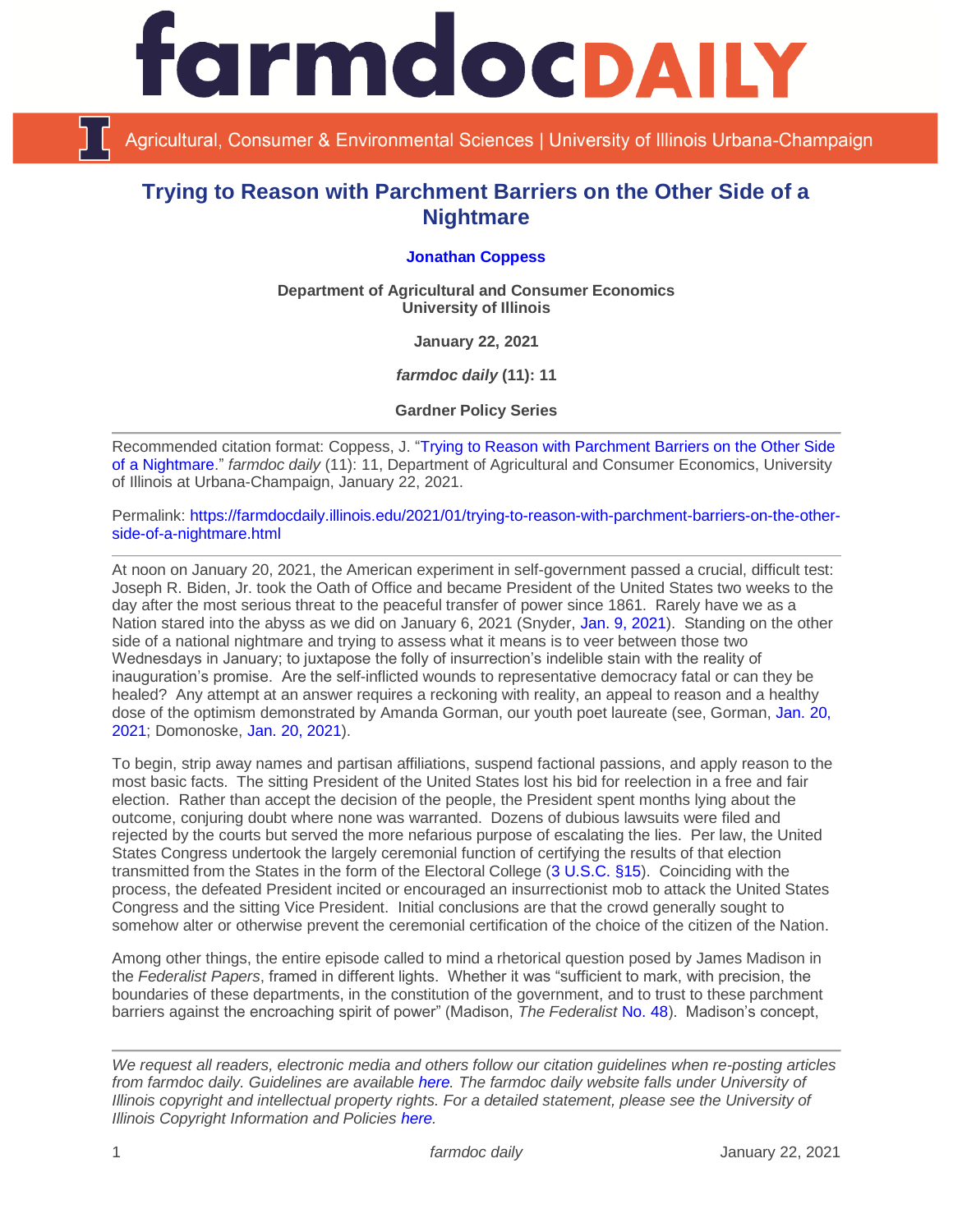built into the Constitution, was a design to keep the separated powers in check by balancing them against each other in various ways; a method to work in the real world of political power (Feldman 2017, at 206; Nourse 1996, at 464). He concluded that "a mere demarcation on parchment of the constitutional limits of the several departments, is not a sufficient guard against those encroachments which lead to a tyrannical concentration of all the powers of government in the same hands" (Madison, *The Federalist* [No. 48\)](https://guides.loc.gov/federalist-papers/text-41-50#s-lg-box-wrapper-25493415). Donald Trump's presidency provided a serious stress test for Madison's concept—and the Constitution culminating in the desecration at the Capitol. In its wake, Madison's question confronts us in more visceral and profound ways.

We witnessed the first instance of a sitting President encouraging or inciting an attack on Congress with the explicit goal of overturning an election that had turned him out of power (Barry, McIntire and Rosenberg, [Jan. 9, 2021;](https://www.nytimes.com/2021/01/09/us/capitol-rioters.html?action=click&module=RelatedLinks&pgtype=Article) Savage, [Jan. 10, 2021;](https://www.nytimes.com/2021/01/10/us/trump-speech-riot.html) Savage, Goldman and MacFarquhar, [Jan. 19, 2021\)](https://www.nytimes.com/2021/01/19/us/politics/oath-keepers-capitol-riot.html). Harrowing accounts demonstrated our proximity to catastrophe; precariousness highlighted by Senate staff saving the boxes that held the electoral votes (Pramuk, [Jan. 6, 2021;](https://www.cnbc.com/2021/01/06/electoral-college-ballots-saved-during-capitol-riots.html) Woodward, [Jan. 7, 2021\)](https://www.businessinsider.com/senate-aides-rescued-electoral-votes-before-congress-evacuated-capitol-2021-1). Had those official papers been damaged or destroyed, lost or stolen, the matter of the election would have been further complicated; questions about the chain of custody and legitimacy could have fueled further lies, litigation and damage.

The visceral gives way to the profound when we contemplate that a large faction of the Members of Congress from the President's party deployed the privileges of their offices to aid and abet the effort. They amplified the President's lies, or they were complicit in the furthering of those lies; many used the lies to justify objections to certification in the formal process. Even after the attack on their institution 147 Republicans voted to object, a decision to effectively disenfranchise millions of their fellow Americans (Yourish, Buchanan and Lu[, January 7, 2021\)](https://www.nytimes.com/interactive/2021/01/07/us/elections/electoral-college-biden-objectors.html). As Madison warned, there are no parchment barriers sufficient to guard against such matters.

The inauguration provided a drastic contrast and the chance to reflect on other parchment barriers. No one can assume the awesome powers of the presidency until they have taken the Oath of Office, a public promise to the Nation that they "will faithfully execute the Office of the President of the United States, and will to the best of my ability, preserve, protect and defend the Constitution of the United States" (*[U.S.](https://www.archives.gov/founding-docs/constitution-transcript)  [Const](https://www.archives.gov/founding-docs/constitution-transcript)*., Art. II, Sec. 1). Likewise Members of Congress and all federal and state officers must also take an Oath of Office "to support this Constitution," with a public promise to "support and defend the Constitution of the United States against all enemies, foreign and domestic; that I will bear true faith and allegiance to the same" (*[U.S. Const](https://www.archives.gov/founding-docs/constitution-transcript)*., Art. IV; [5 U.S.C. § 3331](https://www.govinfo.gov/content/pkg/USCODE-2011-title5/html/USCODE-2011-title5-partIII-subpartB-chap33-subchapII-sec3331.htm) (respectively)). An oath is the quintessential parchment barrier; a promise only as good as the person making it, enforceable by only the most difficult of undertakings.

It is instructive that the founding document provided for only one crime, treason (*[U.S. Const](https://www.archives.gov/founding-docs/constitution-transcript)*., Art. III, Sec. 3). Subsequent federal law made it a crime to incite, assist or engage in an insurrection. Set aside controversial criminal matters of accusation and conviction to reason with the policy. A person convicted "shall be incapable of holding any office under the United States" (18 U.S.C.  $\S 2383$ ). The 14<sup>th</sup> Amendment to the Constitution also provides for this consequence. Ratified in the wake of the Civil War, it includes the provision that "[n]o person shall . . . hold any office, civil or military, under the United States, or under any State, who, having previously taken an oath . . . to support the Constitution of the United States, shall have engaged in insurrection or rebellion against the same, or given aid or comfort to the enemies thereof" (*[U.S. Const](https://www.archives.gov/founding-docs/amendments-11-27)*., Amendment XIV, Sec. 3). Words weighted and fraught, the point is that these are not ordinary crimes. They constitute violations of the promises in oaths of office and carry extraordinary consequences. So profound is the threat to the rule of law that the individual cannot be entrusted with political power, nor the responsibilities of public office.

From Machiavelli to the Founders, we have long had some understanding of the potent perils of political power; we have learned anew that the most dangerous among us are those knowingly on the cusp of losing power (Machiavelli [1531,](http://www.gutenberg.org/cache/epub/10827/pg10827.html) Chapter V; Hamilton, *The Federalist* [No. 72\)](https://guides.loc.gov/federalist-papers/text-71-80). History teaches that the "power to command frequently causes failure to think"; "[c]hief among the forces affecting political folly is lust for power" and that, because "it can only be satisfied by power over others, government is its favorite field of exercise" (Tuchman 1984, at 32 and 381). The bottom line? A system of self-government is only as good as the people elected to serve in it, and the people who elect them. It can be strong, resilient and self-correcting but also carry great risk of being fragile and self-destructive; a difference between the attacking mob and staff saving official papers from them. In the final analysis, there are only parchment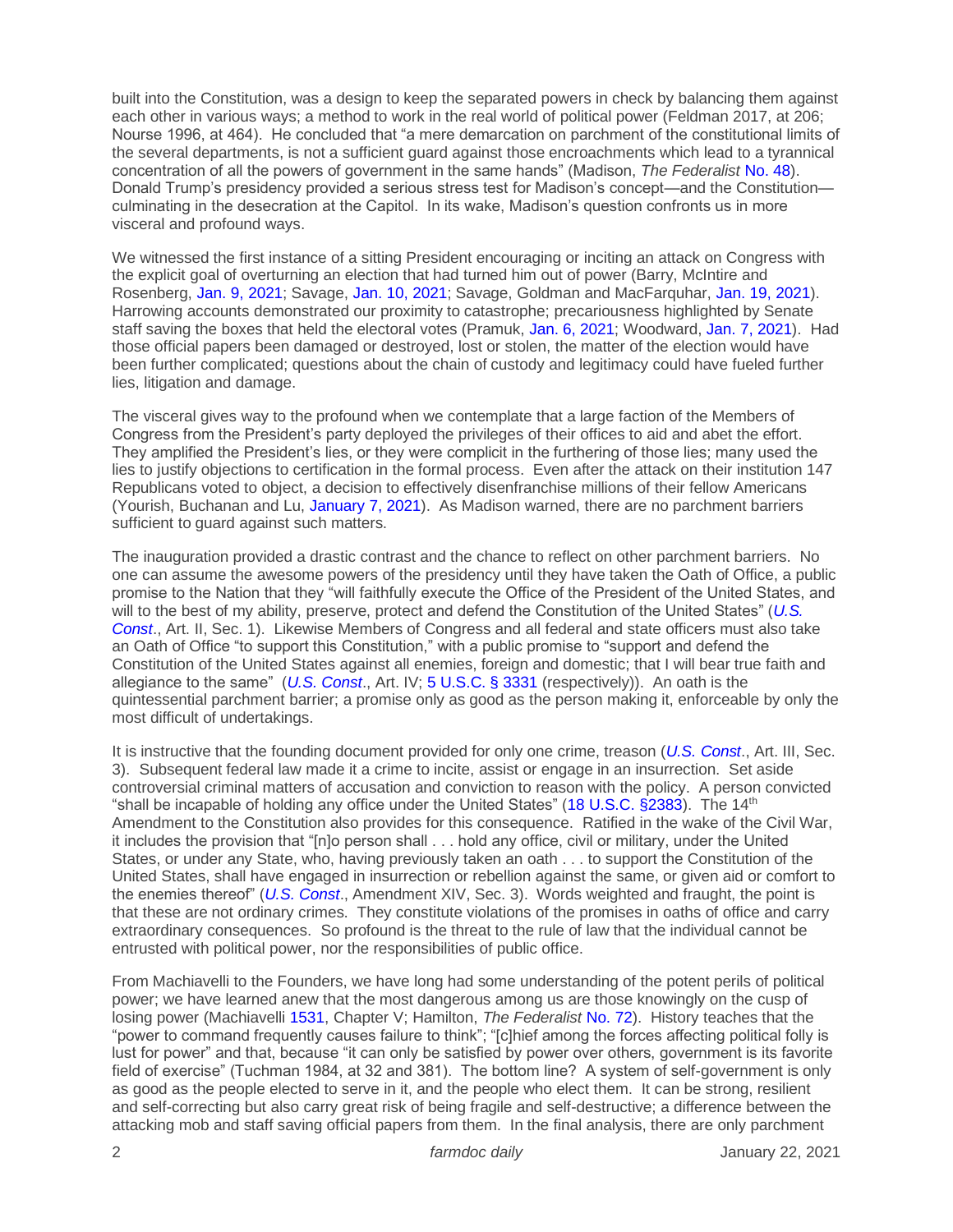barriers to the tyrannical concentrations of political power; success or failure depends entirely upon the members of the polis who are the ultimate source of power. No system of government can save us from ourselves.

Armed with this understanding and steeled by our lived experience, we can take the occasion of inauguration to renew our promises to each other as citizens and to demand better, honest leadership. It is ultimately on we the people to ensure that the stress test of the parchment barriers of our government leaves only historical lessons. It is our responsibility to see that the gift of self-government we have inherited does not suffer damage so incalculable and irreparable that it cannot be passed to our progeny. Only reason can ensure that democracy does not die on our watch (Levitsky and Ziblatt 2018).

Reason recognizes that there is no respect in lies or pandering and that those who traffic in such matters do not demonstrate respect but the opposite; in those to whom they lie and pander they see only marks for their con. Respect is found in honesty and truth. Repairing the damage requires that we confront these lies of a Lost Cause because "[a]ll Lost Causes find their lifeblood in lies, big and small, lies born of beliefs in search of history that can be forged into a story and mobilize masses of people to act politically, violently, and in the name of ideology" (Blight, [January 9, 2021\)](https://www.nytimes.com/2021/01/09/opinion/trump-capitol-lost-cause.html). The Lost Cause before us was built on a lie so big that it must be believed against all discernible fact, reason and common sense; a lie that must be accepted as a matter of faith in those telling it. It is not new to us; today's lie is rooted in the Lost Causes of the past and it recycles from a deep well of hate, grievance and pain (Wilkerson 2020).

The truth is Donald Trump did not win the 2020 presidential election; in fact, it was not particularly close. Trump lost the popular vote by more than 7 million votes. As reported, **81,283,563** (51.3%) Americans voted for Joe Biden and Kamala Harris, while **74,223,433** (46.8%) Americans voted for Donald Trump and Mike Pence (*[The New York Times](https://www.nytimes.com/interactive/2020/11/03/us/elections/results-president.html)*). The Electoral College vote was not close: **306** electoral votes (56.9%) for Biden-Harris, **232** electoral votes (43.1%) for Trump-Pence [\(National Archives\)](https://www.archives.gov/electoral-college/2020). No substantive fraud that would change the outcome of the election has been found. These indisputable facts have been validated in courts and certified by Congress; anything to the contrary is a lie. Moreover, any effort to elevate the 74 million voters at the expense of the 81 million voters is also dishonest and pandering.

This contemplation concludes with an acknowledgement that we have much work to do for an America precariously perched on a big question about the path we take, that of January 6<sup>th</sup> or that of January 20<sup>th</sup>. The former can only lead to a brutal recycling of the worst in our past; it points to something that looks awfully similar to 1861. The latter, if we look far enough ahead, leads towards the more perfect union promised in our founding document but not yet achieved. We can recognize the paradox in the America that we are without diminishing or denigrating ourselves. We can be the Nation founded upon the grandest of principles notwithstanding the fact that the Founders were imperfect men, many of whom brutally enslaved their fellow humans.

Down the path lighted by the inaugural messages is true exceptionalism in becoming the first nation in human history to share power across racial, ethnic and gender fault lines; humankind's first completely democratic republic (NPR *Morning Edition*[, Nov. 3, 2020\)](https://www.npr.org/2020/11/03/930722324/after-votes-are-counted-what-will-it-take-to-reconcile-the-country). One necessity implicit in successful navigation is the participation of American agriculture writ large. From property rights to regulatory exemptions and direct federal assistance, the system bestows a disproportionate share of society's benefits on a sector that bears a disparate share of the Nation's most troublesome historical baggage. Without the capability to feed itself, however, no society can succeed or long survive. This reality is no free pass from responsibility in these matters but rather an appeal for it. It is time for those of goodwill and reason to choose to help lead the effort to heal and repair; to add their shoulders to the burden of restoring trust in the system; to lend their hands to the task of building a more perfect union that lives up to its principles and meets its promise.

## **References**

Barry, D. M. McIntire and M. Rosenberg, "'Our President Wants Us Here': The Mob That Stormed the Capitol," *The New York Times*, January 9, 2021, [https://www.nytimes.com/2021/01/09/us/capitol](https://www.nytimes.com/2021/01/09/us/capitol-rioters.html?action=click&module=RelatedLinks&pgtype=Article)[rioters.html?action=click&module=RelatedLinks&pgtype=Article.](https://www.nytimes.com/2021/01/09/us/capitol-rioters.html?action=click&module=RelatedLinks&pgtype=Article)